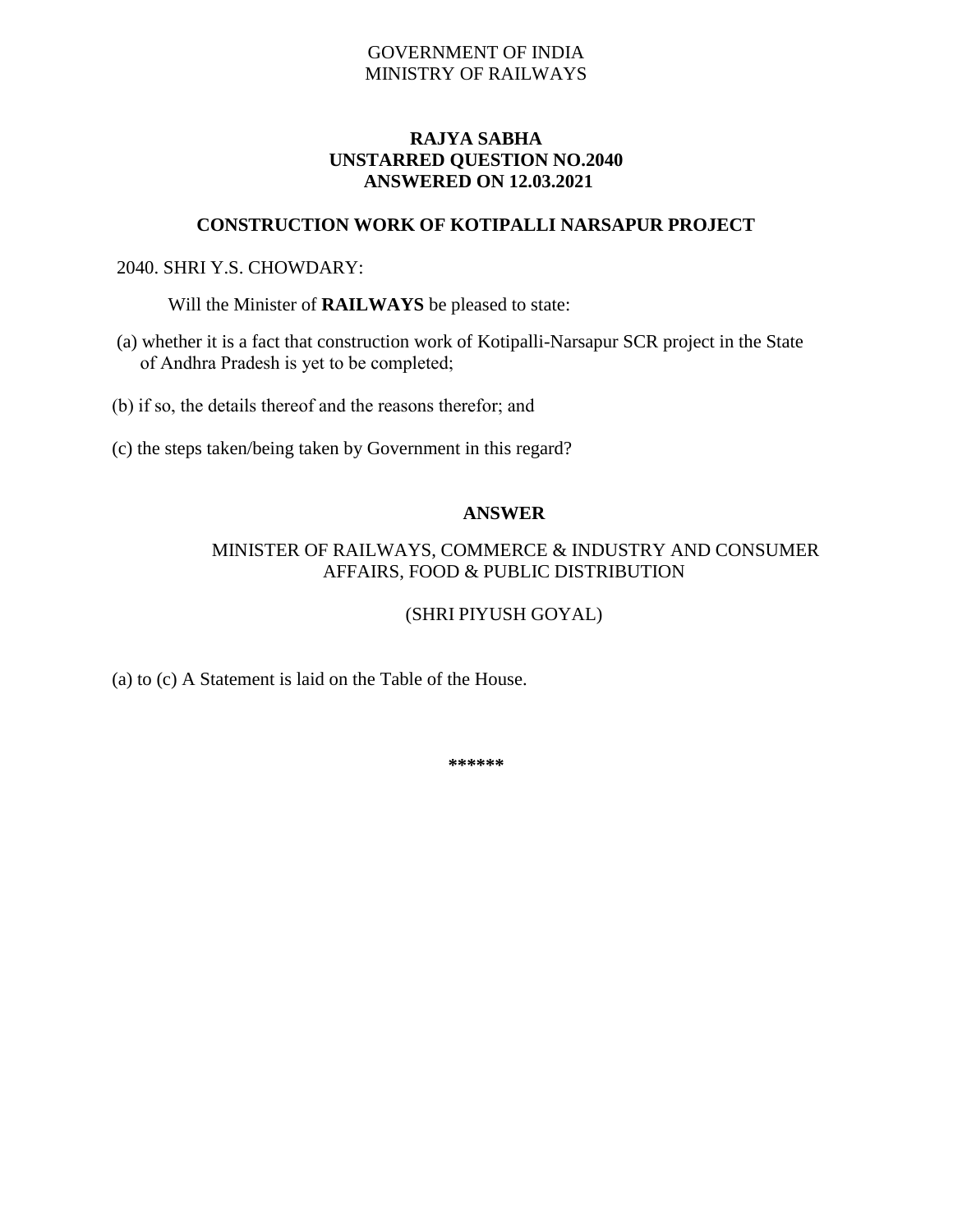## **STATEMENT** REFERRED TO IN REPLY TO PARTS (a) TO (c) OF UNSTARRED QUESTION NO.2040 BY SHRI Y. S. CHOWDARY ANSWERED IN RAJYA SABHA ON 12.03.2021 REGARDING CONSTRUCTION WORK OF KOTIPALLI NARSAPUR PROJECT

(a) to (c) Kotipalli-Narsapur (57.21 km) new line Project was included in budget 2000-01. Project is on cost sharing basis with Government of Andhra Pradesh. Government of Andhra Pradesh has to share 25% cost of the project. Sanctioned cost of the project is  $\bar{\tau}$  2120 crore, An expenditure of ₹ 660 crore has been incurred and an outlay of ₹ 551 crore has been provided for the project for Financial Year 2020-21.

Project involves acquisition of 369 hectare land, out of which 163 hectare land has been acquired, Government of Andhra Pradesh has to expedite handing over of balance 206 ha land for the project and to deposit ₹ 309 Cr. towards their outstanding share for the project.

Work on three important bridges has been taken up. Work would be further expedited after handing over of requisite land for the project and after deposition of cost share by Government of Andhra Pradesh.

Completion of a Railway project depends on various factors like expeditious land acquisition by State Government, forest clearance by officials of forest department, deposition of state share by concerned state government, shifting of infringing utilities, statutory clearances from various authorities, geological and topographical conditions of area, law and order situation in the area of project site, number of working months in a year for particular project site due to climatic conditions etc. and all these factors affect the completion time of the project.

Execution of 4 New Line projects of total length 841 km costing ₹ 10,200 crore are held up due to non acquisition of land and non deposition of State Share, an amount of ₹ 1636.34 cr is outstanding from State Govt. of A.P.

Railway is regularly following up with Government of Andhra Pradesh to expedite handing over of requisite land for the project and to deposit their due share of ₹ 309 crore for the project.

During 2009-14, 363 Km project length (81Km New line, 144 Km Gauge Conversion and 138Km Doubling) falling fully/partly in Andhra Pradesh was commissioned at an average rate 72.6 km per

…….2/-